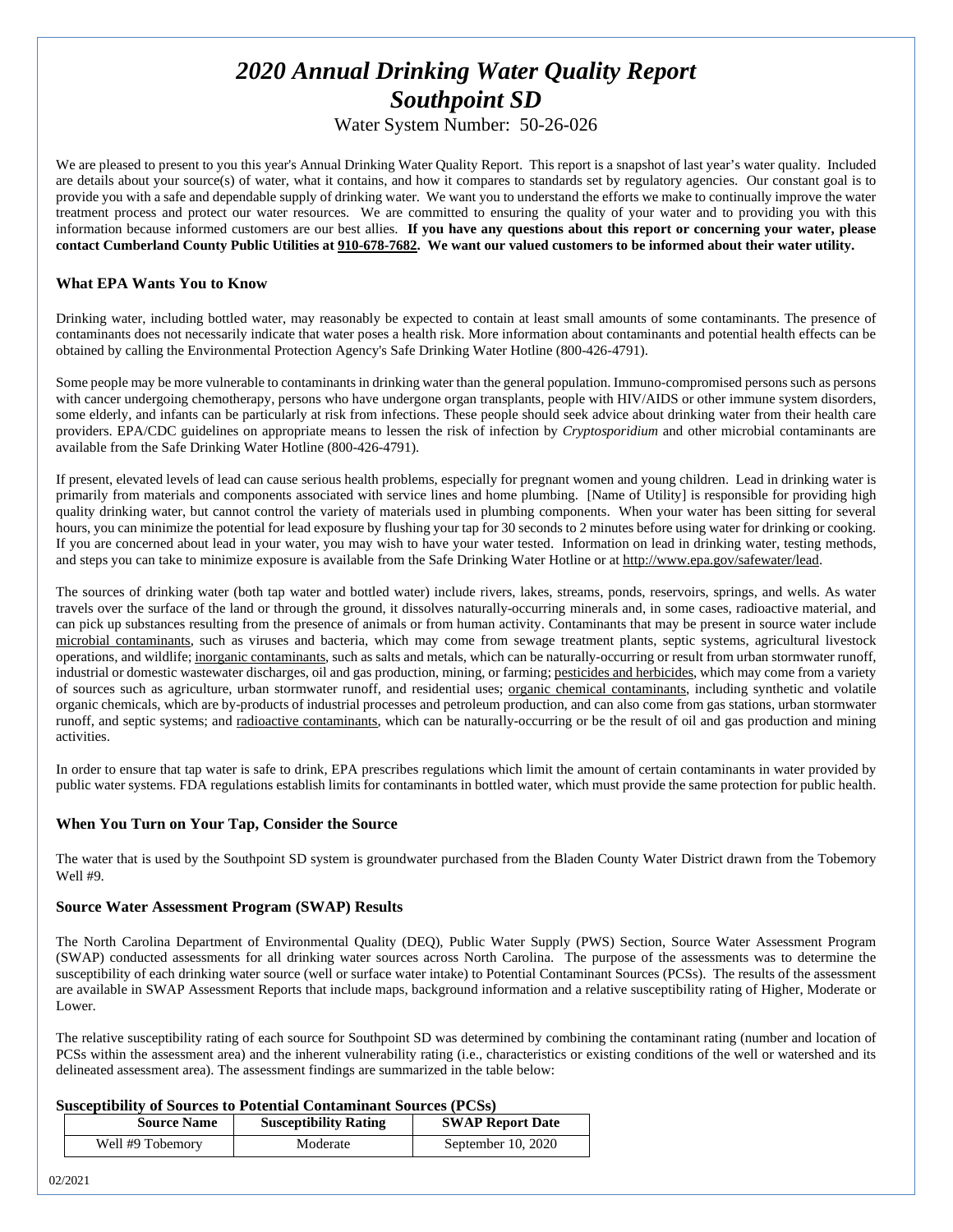The complete SWAP Assessment report for [SYSTEM NAME] may be viewed on the Web at:<https://www.ncwater.org/?page=600> Note that because SWAP results and reports are periodically updated by the PWS Section, the results available on this web site may differ from the results that were available at the time this CCR was prepared. If you are unable to access your SWAP report on the web, you may mail a written request for a printed copy to: Source Water Assessment Program – Report Request, 1634 Mail Service Center, Raleigh, NC 27699-1634, or email requests to swap@ncdenr.gov. Please indicate your system name, number, and provide your name, mailing address and phone number. If you have any questions about the SWAP report, please contact the Source Water Assessment staff by phone at 919-707-9098.

It is important to understand that a susceptibility rating of "higher" does not imply poor water quality, only the system's potential to become contaminated by PCSs in the assessment area.

#### **Help Protect Your Source Water**

Protection of drinking water is everyone's responsibility. You can help protect your community's drinking water source(s) in several ways: dispose of chemicals properly; take used motor oil to a recycling center, volunteer in your community to participate in group efforts to protect your source.

#### **Violations that Your Water System Received for the Report Year**

During 2019, or during any compliance period that ended in 2019, we received no violations.

#### **Water Quality Data Tables of Detected Contaminants**

We routinely monitor for over 150 contaminants in your drinking water according to Federal and State laws. The tables below list all the drinking water contaminants that we detected in the last round of sampling for each particular contaminant group. The presence of contaminants does not necessarily indicate that water poses a health risk. **Unless otherwise noted, the data presented in this table is from testing done January 1 through December 31, 2020.** The EPA and the State allow us to monitor for certain contaminants less than once per year because the concentrations of these contaminants are not expected to vary significantly from year to year. Some of the data, though representative of the water quality, is more than one year old.

#### **Important Drinking Water Definitions:**

*Not-Applicable (N/A)* – Information not applicable/not required for that particular water system or for that particular rule.

*Non-Detects (ND)* - Laboratory analysis indicates that the contaminant is not present at the level of detection set for the particular methodology used.

*Parts per million (ppm) or Milligrams per liter (mg/L)* - One part per million corresponds to one minute in two years or a single penny in \$10,000.

*Parts per billion (ppb) or Micrograms per liter (ug/L)* - One part per billion corresponds to one minute in 2,000 years, or a single penny in \$10,000,000.

*Parts per trillion (ppt) or Nanograms per liter (nanograms/L)* - One part per trillion corresponds to one minute in 2,000,000 years, or a single penny in \$10,000,000,000.

*Parts per quadrillion (ppq) or Picograms per liter (picograms/L)* - One part per quadrillion corresponds to one minute in 2,000,000,000 years or one penny in \$10,000,000,000,000.

*Picocuries per liter (pCi/L)* - Picocuries per liter is a measure of the radioactivity in water.

*Million Fibers per Liter (MFL)* - Million fibers per liter is a measure of the presence of asbestos fibers that are longer than 10 micrometers.

*Nephelometric Turbidity Unit (NTU)* - Nephelometric turbidity unit is a measure of the clarity of water. Turbidity in excess of 5 NTU is just noticeable to the average person.

*Action Level* (AL) - The concentration of a contaminant which, if exceeded, triggers treatment or other requirements which a water system must follow.

*Treatment Technique (TT)* **-** A required process intended to reduce the level of a contaminant in drinking water.

*Maximum Residual Disinfection Level (MRDL)* – The highest level of a disinfectant allowed in drinking water. There is convincing evidence that addition of a disinfectant is necessary for control of microbial contaminants.

*Maximum Residual Disinfection Level Goal (MRDLG)* – The level of a drinking water disinfectant below which there is no known or expected risk to health. MRDLGs do not reflect the benefits of the use of disinfectants to control microbial contaminants.

*Locational Running Annual Average (LRAA)* – The average of sample analytical results for samples taken at a particular monitoring location during the previous four calendar quarters under the Stage 2 Disinfectants and Disinfection Byproducts Rule.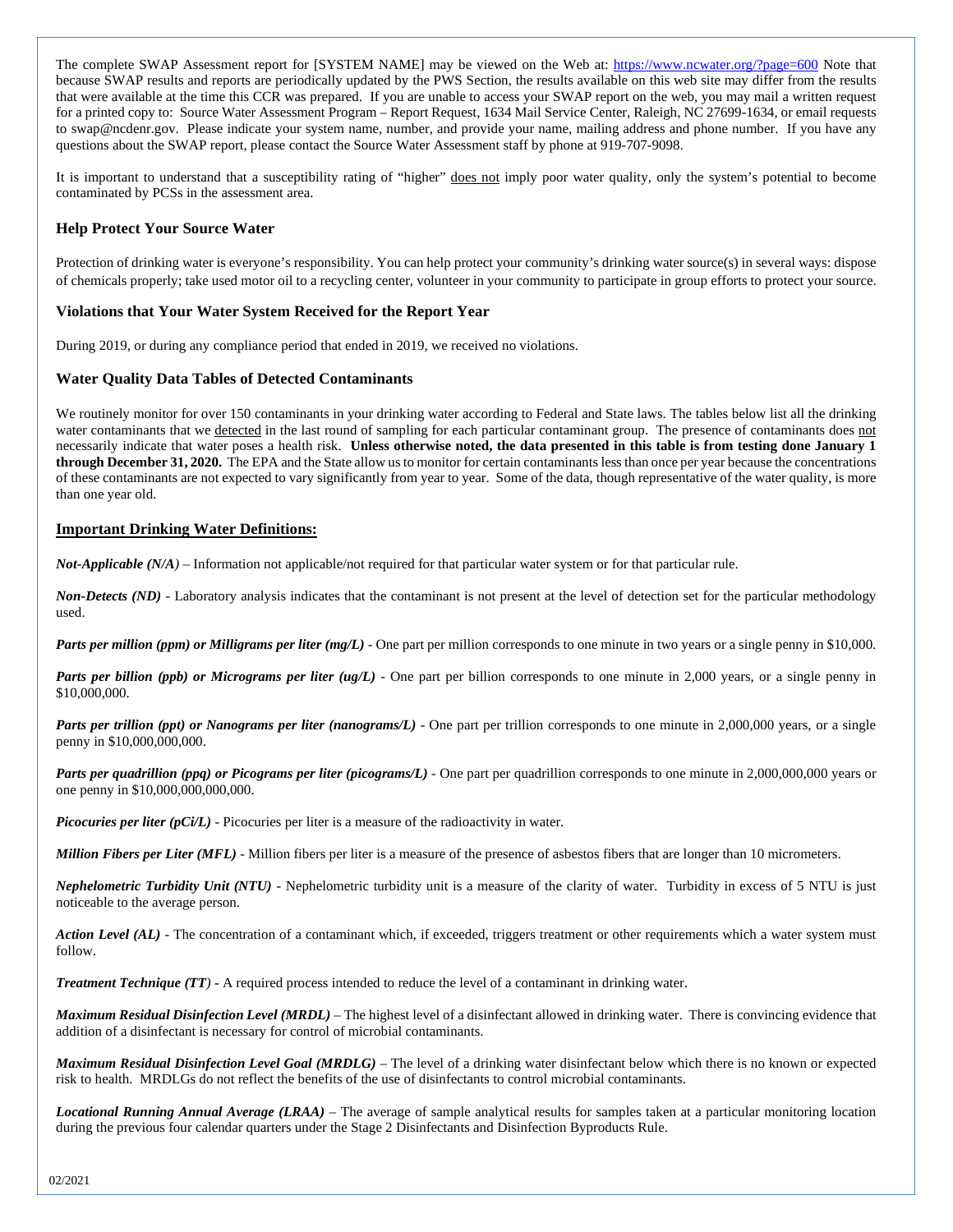*Level 1 Assessment - A Level 1 assessment is a study of the water system to identify potential problems and determine (if possible) why total coliform bacteria have been found in our water system.*

*Level 2 Assessment - A Level 2 assessment is a very detailed study of the water system to identify potential problems and determine (if possible) why an E. coli MCL violation has occurred and/or why total coliform bacteria have been found in our water system on multiple occasions.*

*Maximum Contaminant Level (MCL)* - The highest level of a contaminant that is allowed in drinking water. MCLs are set as close to the MCLGs as feasible using the best available treatment technology.

*Maximum Contaminant Level Goal (MCLG)* - The level of a contaminant in drinking water below which there is no known or expected risk to health. MCLGs allow for a margin of safety.

#### **Tables of Detected Contaminants**

#### **REVISED TOTAL COLIFORM RULE:**

#### **Microbiological Contaminants in the Distribution System – Southpoint SD**

| Contaminant (units)                              | <b>MCL</b><br>Violation<br>Y/N | Your<br>Water | MCLG     | MCL                                                                                                                                                                                                                                                                                                                                                                                                                    | Likely Source of<br>Contamination       |
|--------------------------------------------------|--------------------------------|---------------|----------|------------------------------------------------------------------------------------------------------------------------------------------------------------------------------------------------------------------------------------------------------------------------------------------------------------------------------------------------------------------------------------------------------------------------|-----------------------------------------|
| Total Coliform Bacteria<br>(presence or absence) | N/A                            | N/A           | N/A      | TT*                                                                                                                                                                                                                                                                                                                                                                                                                    | Naturally present in the<br>environment |
| E. coli<br>(presence or absence)                 | N                              | Absent        | $\theta$ | Routine and repeat samples are total<br>coliform-positive and either is $E$ . coli-<br>positive or system fails to take repeat<br>samples following $E$ . <i>coli</i> -positive routine<br>sample or system fails to analyze total<br>coliform-positive repeat sample for E. coli<br>Note: If either an original routine sample<br>and/or its repeat samples(s) are $E$ . coli<br>positive, a Tier 1 violation exists. | Human and animal fecal waste            |

#### **Lead and Copper Contaminants – Southpoint SD**

| Contaminant (units)                           | Sample<br>Date              | Your<br>Water | Number of<br>sites found<br>above the AL | <b>MCLG</b> | AL         | Likely Source of Contamination                                          |
|-----------------------------------------------|-----------------------------|---------------|------------------------------------------|-------------|------------|-------------------------------------------------------------------------|
| Copper (ppm)<br>(90 <sup>th</sup> percentile) | January<br>$\theta$<br>2019 |               | $\Omega$                                 | 1.3         | $AL=1.3$   | Corrosion of household plumbing<br>systems; erosion of natural deposits |
| Lead (ppb)<br>(90 <sup>th</sup> percentile)   | January<br>2019             | .0003         | $\Omega$                                 | $\Omega$    | $AL=15$    | Corrosion of household plumbing<br>systems; erosion of natural deposits |
| Copper (ppm)<br>(90 <sup>th</sup> percentile) | July<br>2019                | .078          | $\Omega$                                 | 1.3         | $AI = 1.3$ | Corrosion of household plumbing<br>systems; erosion of natural deposits |
| Lead $(ppb)$<br>(90 <sup>th</sup> percentile) | July<br>2019                | .0065         | $\Omega$                                 | $\Omega$    | $AL=15$    | Corrosion of household plumbing<br>systems; erosion of natural deposits |

#### **Disinfectant Residuals Summary – Southpoint SD**

|                | Year<br>Sampled | MRDL<br>Violation<br>Y/N | Your<br>Water<br>(highest RAA) | Range<br>High<br>LOW | <b>MRDLG</b> | <b>MRDL</b> | Likely Source of Contamination             |
|----------------|-----------------|--------------------------|--------------------------------|----------------------|--------------|-------------|--------------------------------------------|
| Chlorine (ppm) | 2020            | N                        | 1.2                            | $1.00 - 1.20$        |              | 4.0         | Water additive used to<br>control microbes |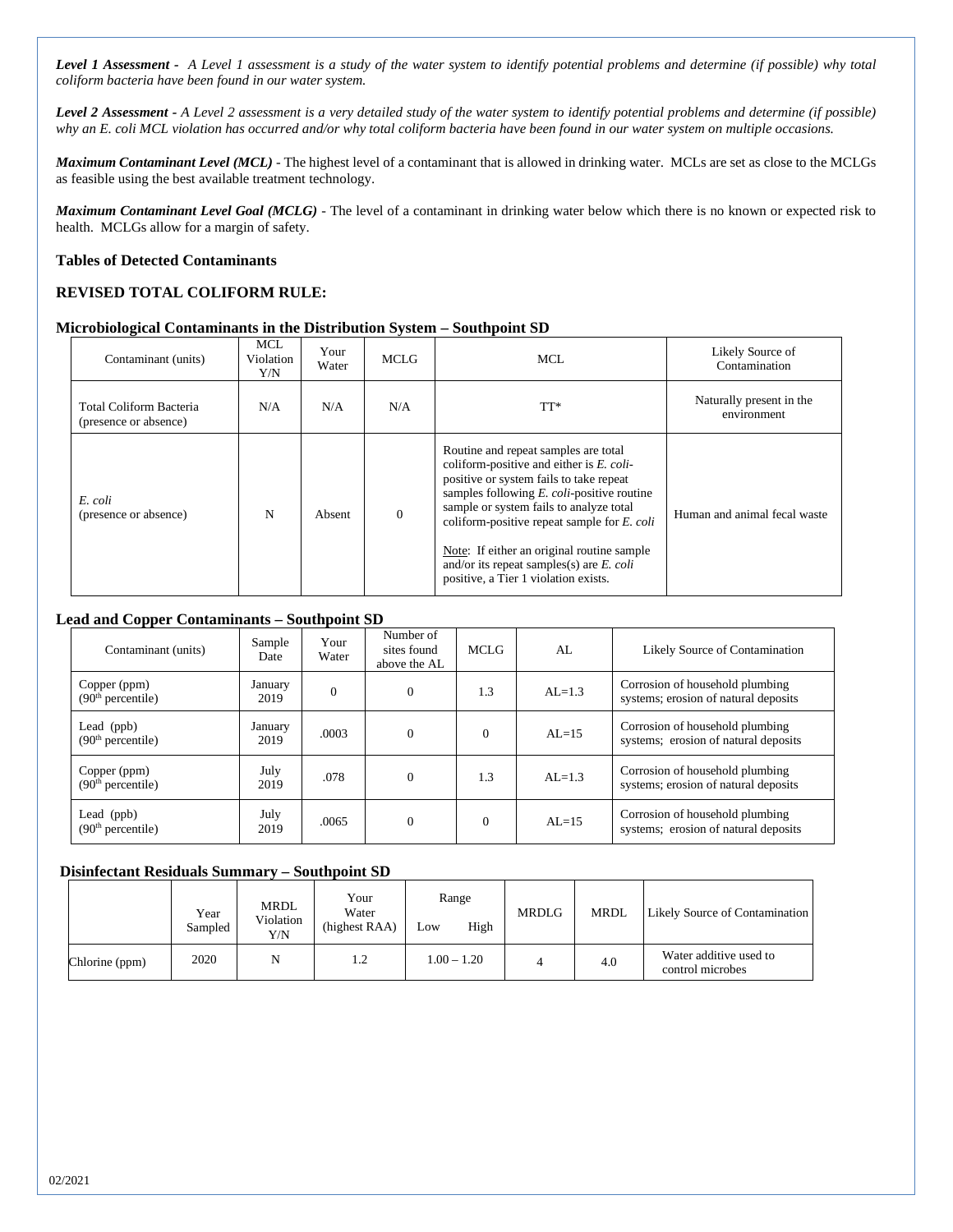# **Below are the results from Bladen County's 2020 Annual Drinking Water Quality Report**

# **REVISED TOTAL COLIFORM RULE**

|  |  | Microbiological Contaminants in the Distribution System - Bladen County |  |  |
|--|--|-------------------------------------------------------------------------|--|--|
|--|--|-------------------------------------------------------------------------|--|--|

| Contaminant (units)                              | MCL<br>Violation<br>Y/N | Your<br>Water | <b>MCLG</b> | MCL.                                                                                                                                                                                                                                                                                                                                                                                                        | Likely Source of<br>Contamination       |
|--------------------------------------------------|-------------------------|---------------|-------------|-------------------------------------------------------------------------------------------------------------------------------------------------------------------------------------------------------------------------------------------------------------------------------------------------------------------------------------------------------------------------------------------------------------|-----------------------------------------|
| Total Coliform Bacteria<br>(presence or absence) | N/A                     | N/A           | N/A         | TT*                                                                                                                                                                                                                                                                                                                                                                                                         | Naturally present in the<br>environment |
| E. coli<br>(presence or absence)                 | N                       | Absent        | $\Omega$    | Routine and repeat samples are total<br>coliform-positive and either is E. coli-<br>positive or system fails to take repeat<br>samples following E. coli-positive routine<br>sample or system fails to analyze total<br>coliform-positive repeat sample for $E$ . coli<br>Note: If either an original routine sample<br>and/or its repeat samples(s) are $E$ . coli<br>positive, a Tier 1 violation exists. | Human and animal fecal waste            |

#### **Inorganic Contaminants – Bladen County**

| Contaminant (units) | Sample<br>Date | MCL<br>Violation<br>Y/N | Your<br>Water | Range<br>High<br>Low | <b>MCLG</b> | <b>MCL</b> | Likely Source of Contamination                                                                                                        |
|---------------------|----------------|-------------------------|---------------|----------------------|-------------|------------|---------------------------------------------------------------------------------------------------------------------------------------|
| Fluoride (ppm)      | 2020           | N                       | $0.13$ ppm    | $ND - 0.13$ ppm      |             |            | Erosion of natural deposits,<br>water additive which promotes<br>strong teeth; discharge from<br>fertilizer and aluminum<br>factories |

# **Nitrate/Nitrite Contaminants – Bladen County**

| Contaminant (units)            | Sample<br>Date | MCL<br>Violation<br>Y/N | Your<br>Water | Range<br>High<br>Low | <b>MCLG</b> | <b>MCL</b> | Likely Source of Contamination                                                                       |
|--------------------------------|----------------|-------------------------|---------------|----------------------|-------------|------------|------------------------------------------------------------------------------------------------------|
| Nitrate (as Nitrogen)<br>(ppm) | 2020           | N                       | ND            | N/A                  | 10          | 10         | Runoff from fertilizer use;<br>leaching from septic tanks,<br>sewage; erosion of natural<br>deposits |

# **Lead and Copper Contaminants – Bladen County**

| Contaminant (units)                           | Sample<br>Date | Your<br>Water | Number of<br>sites found<br>above the<br>AL | MCLG | AL         | Likely Source of Contamination                                          |
|-----------------------------------------------|----------------|---------------|---------------------------------------------|------|------------|-------------------------------------------------------------------------|
| Copper (ppm)<br>(90 <sup>th</sup> percentile) | 6/02/20        | $0.729$ ppm   | $\mathbf{0}$                                | 1.3  | $AI = 1.3$ | Corrosion of household plumbing<br>systems; erosion of natural deposits |
| Lead (ppb)<br>(90 <sup>th</sup> percentile)   | 6/02/20        |               | $\overline{0}$                              |      | $AL=15$    | Corrosion of household plumbing<br>systems; erosion of natural deposits |

# **Radiological Contaminants – Bladen County – Well #9**

| Contaminant (units)      | Sample<br>Date | MCL<br>Violation<br>Y/N | Your<br>Water | Range<br>High<br>LOW | <b>MCGL</b> | <b>MCL</b> | Likely Source of Contamination |
|--------------------------|----------------|-------------------------|---------------|----------------------|-------------|------------|--------------------------------|
| Alpha emitters $(pCi/L)$ | 2016           |                         | $4.7$ pCi/L   | N/A                  |             |            | Erosion of natural deposits    |